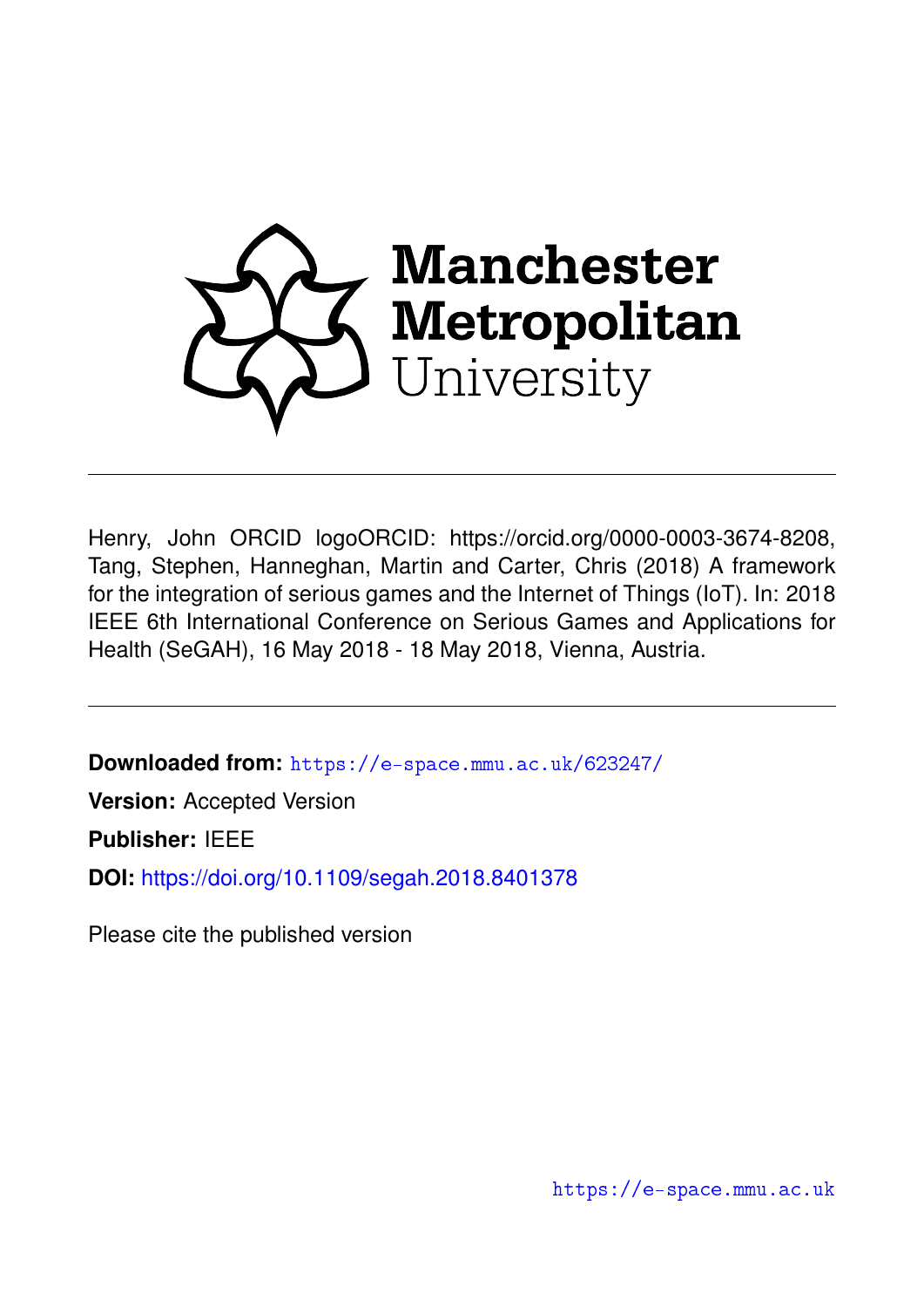# A Framework for the Integration of Serious Games and the Internet of Things (IoT)

John Henry<sup>1</sup>, Stephen Tang<sup>2</sup>, Martin Hanneghan<sup>3</sup> and Chris Carter<sup>4</sup>

Department of Computer Science,

Faculty of Engineering and Technology,

Liverpool John Moores University,

James Parsons Building, Byrom Street, Liverpool, L3 3AF, UK.

Email: j.melthis@2015.ljmu.ac.uk<sup>1</sup>, s.o.tang@ljmu.ac.uk<sup>2</sup>, m.b.hanneghan@ljmu.ac.uk<sup>3</sup>, c.j.carter@ljmu.ac.uk<sup>4</sup>

*Abstract*—*Serious Games* and the *Internet of Things* are research topics of high interest. The integration of these two domains has the potential for innovative new applications. This paper presents a framework for the combination of Serious Games and the Internet of Things. In addition, we present the system architecture for a *Smart Serious Game (SSG)* developed for measuring student engagement, and define the difference between an event driven game and an SSG. This paper also includes the updated data algorithms for representing student engagement as game points, based on further consideration on our previous publication.

*Index Terms*—Framework; IoT; Serious Games; Smart Serious Games;Data Algorithms;

## I. INTRODUCTION

The integration of Serious Games and the Internet of Things (IoT) is a research topic that is increasingly attracting attention from the academic community. Literature on the topic is expanding, with investigations on the combination itself [1], frameworks [2], topologies [3], and proposed applications [4], [5]. The term Smart Serious Games (SSGs) was first identified in the book by M. Favorskaya, D. Sharma et al. [1]. This paper will continue to utilise this terminology to describe the technologies.

IoT promises a future of interconnectivity which will allow for more detailed, and extensive analysis of data driven applications and prospects new software solutions that could not have been achieved without IoT. IoT consists of interconnected devices or Things, and data services, that operate in *Smart Environments* and communicate data with *virtual identification* and/or *personalities* [6]. In addition, IoT accounts for an ecosystem which is comprised of middle-ware [7], users and interconnected devices.

Serious Games are computer games built for nonentertainment domains, and have a presence in industries including health, advertisement, training, education, science, research, and others [8]. Serious Games can be entertaining; however, their focus lies on a 'serious' objective. By harnessing the power of entertainment that gaming provides, serious games and gamification have provided a number of research and industrial solutions [9]–[12].

In this paper we present a modular, interconnected framework for SSGs. Literature on such a framework is limited at this time, with research focusing on discovering SSG's

potential and defining its presence in the academic field [1], [4], [5]. To address this our framework presents the modular interconnectivity of SSGs by accounting for IoT sensor networks, middleware, and serious games. As the framework is modular, it is also adaptable, for use with other game types such as online games, gamification or edutainment.

In the following section we present the background research surrounding the frameworks of serious games and topologies of IoT. Section III discusses the latest advances in research defining a framework for SSGs and introduces our proposed solution. Section IV details the application of our framework, and the updated data algorithms required for representing student engagement in a serious game. This sections also presents our early data findings regarding validating the proposed framework. In Section V we reflect on the research challenges and suggest future works to be carried out. Finally, Section VI concludes on the key points of this paper.

## II. FRAMEWORKS AND TOPOLOGIES

In a truly interconnected IoT environment, Serious Games could harvest and analyse data from players physical worlds and present it to users, generating meaningful gameplay representations. The combination of Serious Games and IoT has recently been termed as *Smart Serious Games* (SSGs) [1]. SSGs have been defined as the integration of *smart technologies*, including devices and services, and the principles of Serious Games [1]. This literature details the combination of the advantages of both technologies and its future utilisations including; analytics for cooperations, a tool for solving serious problems and others.

As this term is new, literature on SSGs is limited, with some research projects beginning to include the term as future works [13], [14]. It is very important to continue research into SSGs as IoT brings better data acquisition that creates quantitative results and a non-intrusive experience.

Currently, there is a limited number of modular frameworks for the combination of Serious Games and the Internet of Things. Literature is continuously emerging; however most are of a preliminary nature, or are service specific [2], or offer insights towards a framework for SSGs [15].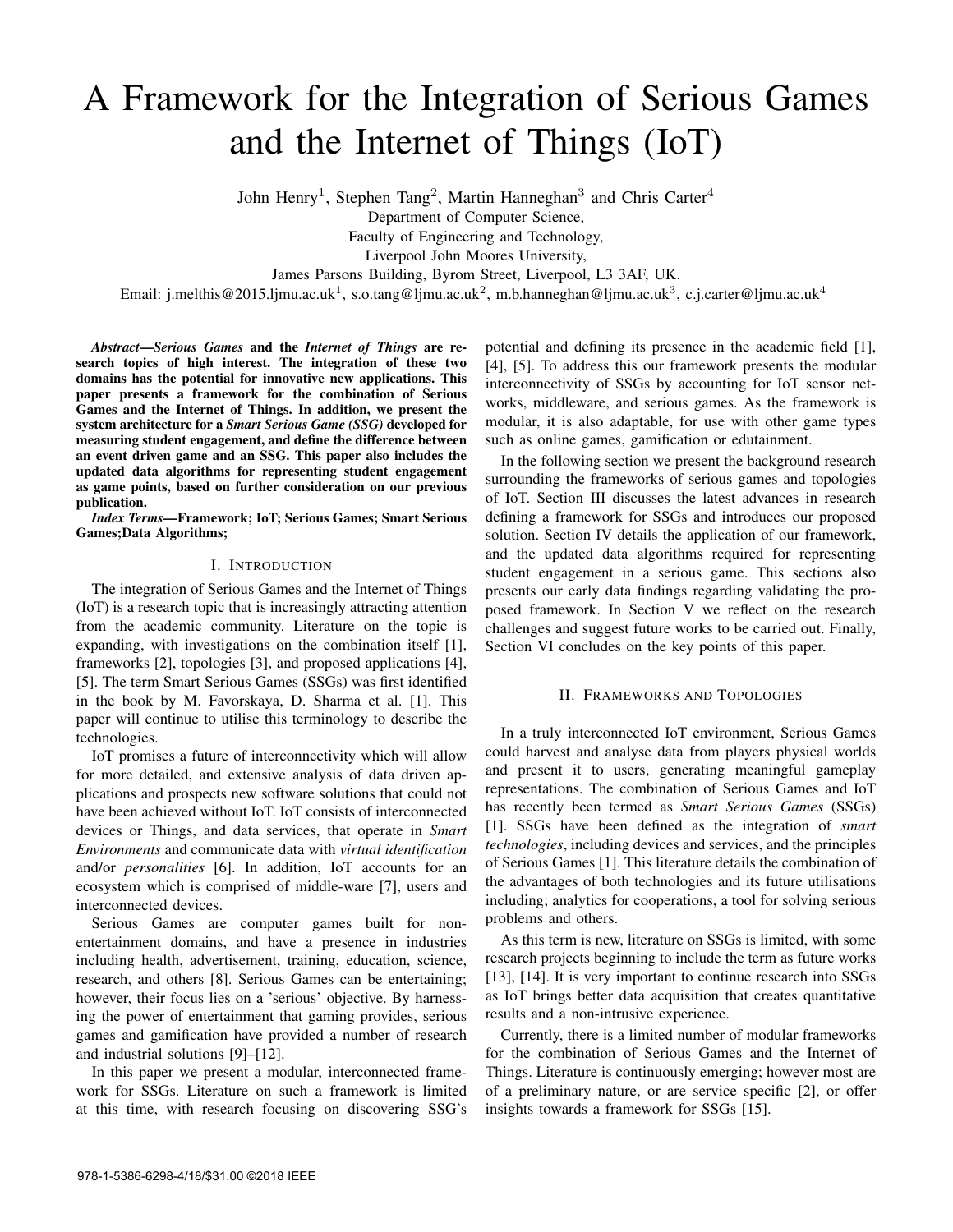## *A. Serious Games Frameworks*

There is a vast amount of literature surrounding serious game methodologies, and frameworks, including surveys of such publications. This section provides the identified research pieces that illustrate some form of modular framework for serious games.

S. Tang and M. Hanneghan identified a model-driven framework for Serious Games. Their paper encourages the development of serious games for educational purposes by multi discipline domains. Their framework is modular and therefore encourages adaptation for service specific applications [8]. The modular approach will be reused for this framework to allow future works to adapt it to meets a project's needs.

S. Arnab et.al., introduced a framework for Serious Games for pedagogical use [16]. Their framework focuses on coherently merging the attributes of pedagogy and games in order to produce better educational games. S. Arnab et. al., outline a detailed and effective framework for use in such games, elements of which can be applied to event-driven games in an educational setting, such as this research's. However, this research project furthers any form of Serious Games framework by merging IoT and outlining the modular interconnection between the technologies.

K. Killi et.al. presented a framework for achieving flow in educational games [17]. Their paper focuses on linking educational theory with game design and presents a valid contribution to maintaining engagement in educational games. Their research is of a service specific nature and provides additional points for consideration when defining a framework for SSG's.

B. Cowley et.al. published a novel approach to serious game design by introducing smaller game elements into a framework instead of constructing a service specific one [18]. This approach leads to the creation of modular framework where development can start at any stage based on the principle developed. This modular approach coexists in our solution; however, we focus on producing a modular framework for the integration of IoT and Serious Games, that can be utilised to accelerate the production of such applications and further the surrounding academic field.

Research into serious games for obesity by M. Hassan et.al. produced a framework capable of obtaining real time sensor information from Body Sensor Networks (BSNs) that feed into the game and suggest improvements directly to the players regarding exercise and nutrition. [15]. This real time approach has been adopted by elements of our framework, as discussed below. M. Hassan et.al, successfully outline the technologies required for a game that was labelled as pervasive but can be considered for IoT. We extend this type of research by defining an application-neutral topology with a modular outline, that will aid researchers to develop service specific Serious Games or Games that embed IoT.

Due to the physical and networking nature of IoT, topologies can be more useful than frameworks for IoT based applications. We have proposed a topology for the application area of this research, detailed in the Section IV, and have reviewed current game and IoT topologies to suggest those best for the development of SSGs [3]. A plethora of research exists on service specific topologies for IoT. In previous research we have identified those that relate closest to Serious Games [3].

## III. SMART SERIOUS GAMES FRAMEWORK

There is a distinct lack of frameworks for the integration of Serious Games and IoT. Some research is beginning to prevail such as H Kim's paper [2], which discusses the integration of IoT and games with games as a service. Through his paper, a number of circuit diagrams arise as well as blueprint for the interconnection of mobile clients and server. As his research is service specific and of a preliminary nature, the paper falls short of producing a re-usable, modular framework.

Existing research into SSGs outline bespoke frameworks [2], applications [4], [5] or extensively define the academic spectrum [1]. The previous section outlined the benefits of using modular frameworks for Serious Games, highlighting the vast potential for applications and the ease of adjustment for service specific solutions. Therefore, this paper continues with the proposition of a modular framework for the representation of combining Serious Games and IoT.

Producing a modular framework for the integration of Serious Games and IoT requires a neutral perspective, in which fellow researchers may swap or adjust the framework to suit their research's needs. To achieve this, our framework clearly identifies the technological boundaries of Serious Games and IoT and demonstrates the interconnecting technologies in a top-down hierarchy. We accept that for service specific applications different hierarchy styles may be chosen, however a top down style is the easiest to comprehend for this illustration.

#### *A. Requirements*

In architecting the framework, we determined the key requirements needed for producing a framework for Serious Games and IoT, based on the aforementioned research. By meeting the following requirements, frameworks can ensure they provide a basis for a vast variety of applications within their domain.

*1) Scalability:* This requirement echoes the requirement we set in our previous research, when defining topologies for Serious Games and IoT [3]. In online games, whether they be serious or not, the amount of players can increase drastically pending on popularity spikes. We often see commercial games struggle to accommodate for players at lunch as they incorrectly allocate resources at the server end. A relatively recent example of such as scenario was the lunch of Grand Theft Auto V which saw players struggle to connect online due to the volume of requests. By incorporating IoT, new challenges arise. New locations could be added at any point for games that are location based. This would equate to new nodes or new sensor clusters that need to be connected to the same framework. New extrinsic sensor networks could also be added using Application Programming Interfaces (API). Therefore, scalability of a framework is essential for Smart Serious Games.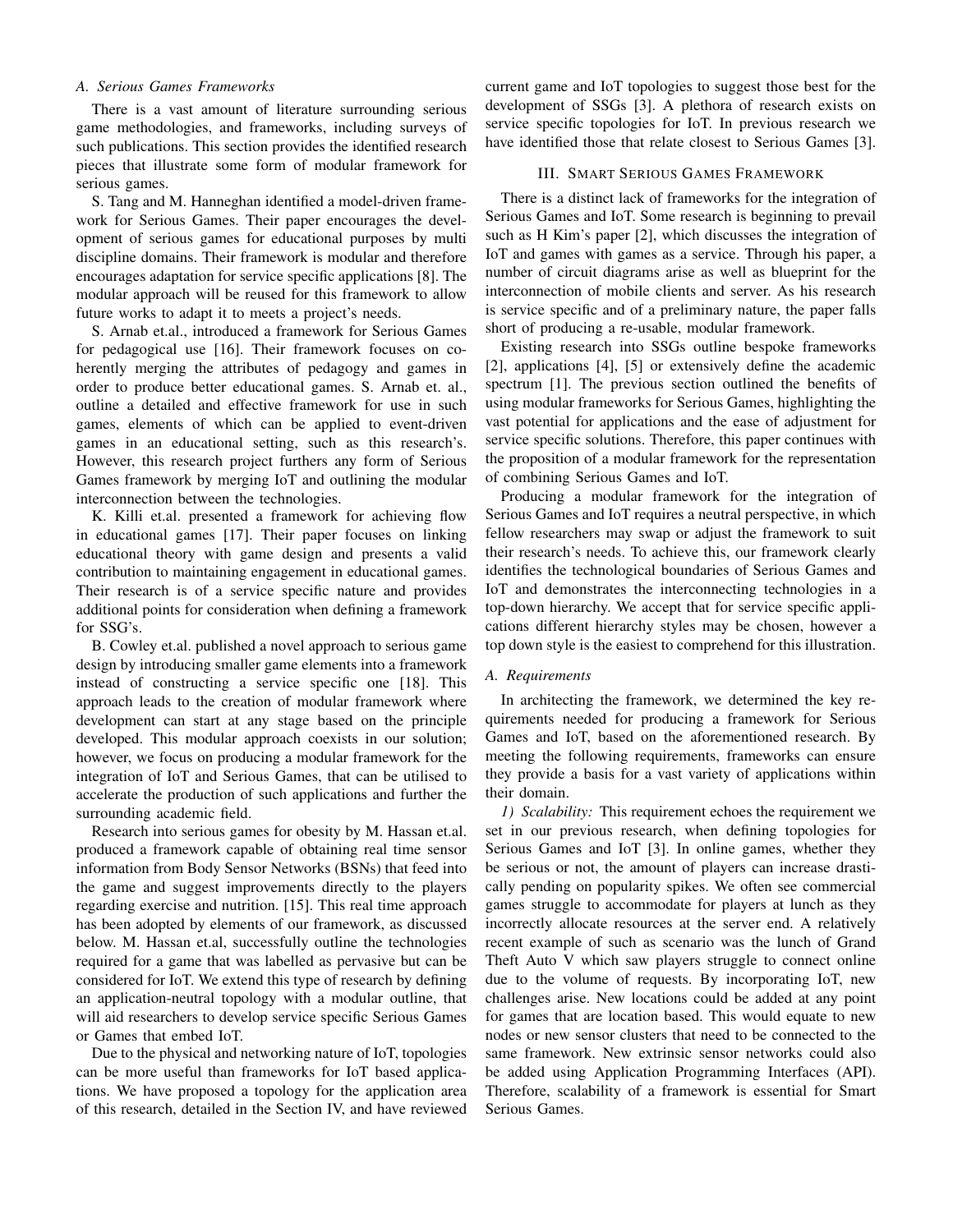*2) Topology neutral:* At the end of the previous section we discuss topologies. As we are merging IoT with Serious Games, topologies form a core element of the integration between the two. It is the topology that will define the networking requirements of the framework. A challenge of developing frameworks for Smart Serious Games is avoiding defining one, based off a single topology, as this would limit the scope and risk the framework becoming service specific.

*3) Application neutral:* By application neutral, we describe a framework that is not service specific. Application neutral frameworks present greater impact. The background research [2], provides an example for a lack of scope coming with a proposed framework, as there are specifics embedded in, that tailor to a single application.

## *B. Proposed Solution*

Based on our findings we propose the modular framework seen in Fig.1. The framework considers the data flow to begin from the top and end at the bottom. This flow is not the only form of data flow that can be had. Data will flow from the application layer through to the middleware layer. From there data will flow back down, updating the game state. This will form a data flow loop which allows game progression based on user input. An example of such loop would be purchasing an item in game. The game triggers the data request, if this request meets the correct conditions (user balance) then the request will be granted, and the game will be updated to reflect the change in inventory.

Our framework encompasses of five layers; sensing, networking, middleware, data processing and application. Below we break down each layer in detail.

*1) Sensing layer:* Within the sensing layer we include two modules; intrinsic and extrinsic sensor networks. Intrinsic sensor networks describe physical networks that have been developed or established for an application. These networks can be intrusive (human body sensor network, RFID) or non-intrusive (Bluetooth, Wi-Fi). Extrinsic sensor networks detail pre-existing networks that the users of an application may not come in direct contact with, whether intrusively or not. Such networks can be found in APIs such as traffic, weather and others, where large based sensor networks feed in environmental data for various purposes. For our application, we incorporate extrinsic sensor networks to correlate student behaviour with traffic and weather. Other applications can tailor these modules to adapt to their requirements.

*2) Networking layer:* The networking layer houses all the essential technologies to allow data communication of sensor networks to middleware. The communication technology module provides basic networking and data communication over a wireless or wired network, including WWAN, WPAN, WLAN [19]. For our application cellular networks such as 3G, 4G and others, can also be included, as the game requires internet connectivity to operate. The communication protocols module pin points the underlying protocols that are utilised within the networks. Bluetooth Low Energy (BLE) enabled application could benefit from specifying the Generic Application Profile



Fig. 1. Smart Serious Games Framework

(GATT) protocol within this module. An argument can be made for the placement of this module in our figure, as the application would need to access the networking layer to communicate with the middleware. Though this is true, for readability we focus on one directional data flow. Aside of this, networking is expected to be essential for an online game, and therefore it's placement can be presumed.

*3) Middleware layer:* The middleware layer forms the bridge between all layers, and for some data streams serves as an end point. In the middleware we find the broker module, which in turns accommodates for local or cloud-based brokers. Four our application we have utilised a cloud-based broker (CloudMQTT) that handles messages sent from an direct sensor network to the server. We also place the server end module here, in which we specify web-hosted PHP scripts and local scripts executed through Node-RED. These technologies can vary based on the application needs, for example, a hosted web-app and database alone may suffice for other applications. The final module outlined in this layer is Data Events. A Smart Serious Game will have some form of data events disregarding its application. Data events include triggering game notifications based on time, allocating points based on a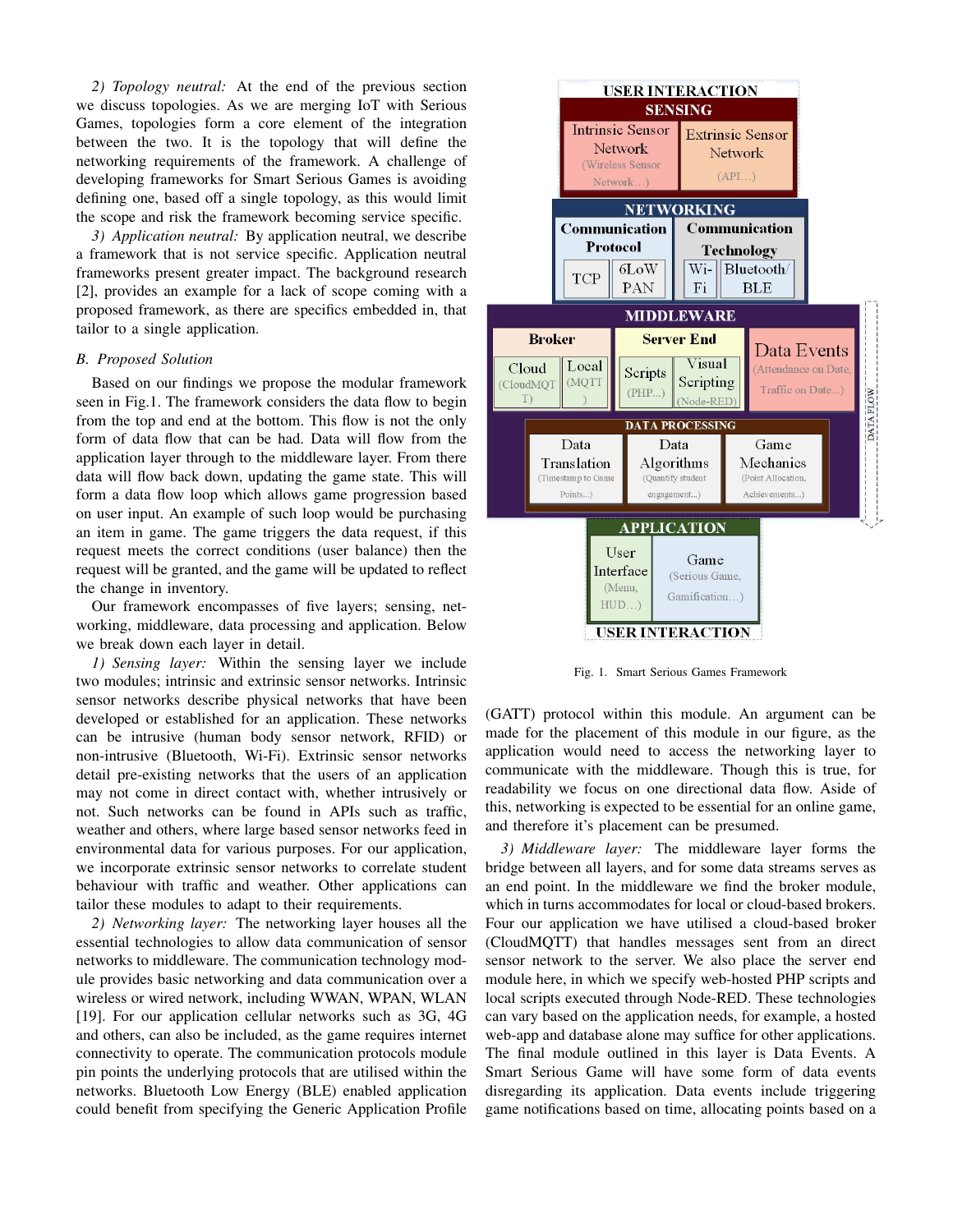players physical location in a given moment, within the direct sensor network, and others. The events themselves can greatly vary based on the application being built, however a game that does not require data events may not require the integration of IoT at all.

*4) Data processing layer:* The data processing module is housed by the middleware layer, and concerns a number of processing steps for handling raw sensory data [20], and other data derived from gameplay, including the construction of data storage centres, search engines, smart decisions and data mining approaches. Three modules are included in this module; data translation, data algorithms and game mechanics. All three modules play a pivotal role for SSG based applications. The sensory data must be translated into a meaningful resource that can be utilised in game. For example, a Bluetooth network that detects your presence at a specific date and time can be translated into game points, rewarding the user for being at a physical space within a set time and date. Data algorithms can then be used to summarise or aggregate these points for use within a game, hence we specify the data algorithm within this module too. It is the data algorithm module that could be removed for service specific applications, where sensory data play a singular role within a game. Finally, we specify game mechanics in this module. It is the game mechanics that directly interact with data translation and trigger a reaction within a game, such as levelling a character up, unlocking an achievement and others.

*5) Application layer:* The application layer provides an interface for user interaction [21], [22], as specified in the user interface module, and defines the game itself. The game does not have to be a serious game. Gamification and games can both benefit from this framework, as it is the integration with IoT that holds value. An argument can be made for the removal of the user interface module, as it is possible to create games that merge with IoT with no interface at all. An example of this could be a game that is played with buzzers. The buzzers instruct play and react to a player's physical location. The modular approach allows future application to remove the user interface module without interfering with the stated layers.

### IV. SEA: STUDENT ENGAGEMENT APPLICATION

Student engagement is conventionally measured through questionnaires [23]–[27]. This paper investigates the effectiveness of measuring student engagement by gamifying the process through a serious game. In SEA, the aim is to keep your avatar happy by achieving high scores. Fig.2 showcases the main screens players interact with. SEA calculates engagement on a weekly basis (every Monday), allowing students to complete their questionnaire over the weekend. We utilise a data algorithm to put a value to a student's engagement level, and award game currency on a 1:1 basis, where one point of engagement is equal to one value of currency. Players can purchase new skins for their avatars and unlock achievements as they progress. The combination of the aforementioned game mechanics provides a well-rounded experience that immerses players. In addition, we designed a global leader board to



Fig. 2. SEA: Student Engagement Application.

add an element of competitiveness. In the Game Architecture section, we discuss the extended involvement of IoT in our game, aside of the wireless sensor network that monitors attendance and punctuality.

Our previous publication [28], suggested a data algorithm for measuring student engagement and defined the game points to be allocated. We have adjusted the data algorithm to reduce the strain on lecturers and students alike. Initially, we proposed a student completes daily questionnaire that sources their subjective engagement, whilst the appropriate lecturer completes the same questionnaire, obtaining the perceived level of engagement for the related student. We theorised that the mean score would produce a form of validation. Psychological research in student engagement obtains scores solely from the student and at far lesser intervals, therefore this approach was abandoned. Engagement (*En*) is the outcome of Score (*S*) divided by the highest possible score (*He*) each student could achieve. As the obtained value is a percentage, we multiply by one hundred. This algorithm presents a limitation for use in games. Games scores or points are rarely represented as decimals, therefore we apply the round-ceiling algorithm to the score produced, ensuring we always obtain a whole number, in favour of the student.

$$
S = \left[ \frac{((Ca + Cp) + Wt)}{2} \right] \tag{1}
$$

To understand the algorithm, we must define Score and Highest engagement. Score is the sum of calculated attendance (*Ca*), calculated punctuality (*Cp*), and questionnaire feedback, divided by two. We divide by two to obtain the mean value of IoT generated score and electronic questionnaires.

$$
He = \left[\frac{(Ap * Tc)(Pp * Tc) + (HQS)}{2}\right]
$$
 (2)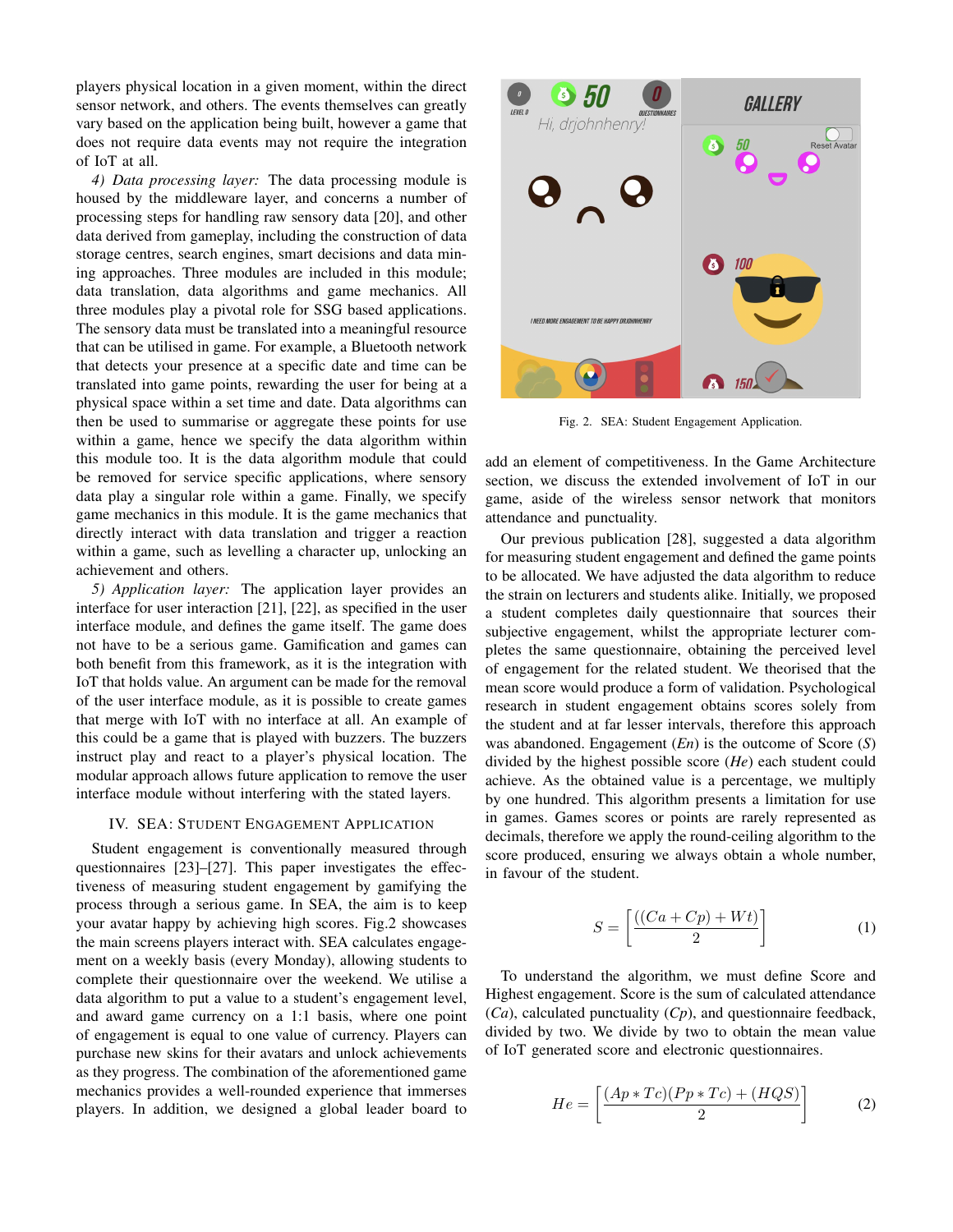Highest engagement is a score relative to a student as it considers the amount of weekly timetabled classes. In detail, *He* comprises of *Ap*, *Pp*, *Tc*, and *HQS*.

- Ap: A static game point allocated by the game developer for attending a class.
- Pp: A static game point allocated by the game developer for punctuality with a class.
- Tc: The amount of weekly timetabled classes for a student.
- HQS: The highest measure from the questionnaires. More information on questionnaire scoring can be found in our previous publication [28].

Therefore, the highest possible engagement score is the best attendance score added to the best punctuality score for week, which the sum of is added to the highest possible measure of the questionnaire scores. Previously we divided the score algorithm by two to find the mean measure of questionnaire and IoT measurements, for consistency to that approach we divide the total sum by two.

$$
En = \left[ \left( \left( \frac{S}{He} \right) 100 \right) Round - Ceiling \right] \tag{3}
$$

By altering the data algorithm for representing student engagement in a game, we consider the persona of student that prefers distance learning, through virtual learning environments. Previously, most game coins were achieved through attendance and punctuality. We simplified the algorithm to calculate the mean value of attendance *Ca* plus punctuality *Cp*, added to the total score achieved from the questionnaire *Wt*. To elaborate, where a student receives five points for attendance and an additional five for punctuality, in a week of five classes, they could achieve fifty points. If the same student states he is fully engaged through the questionnaire he would accumulate an additional 40 points. However, the game coins he would receive for the week would amount to 45. In addition, by calculating the mean, we follow university procedure, which states a student must attend at least one class a week. Mathematically, a student that attends one class but selfreflects their selves as being engaged could achieve a score of 25 game coins, and progress well through the game. Previous literature [25] states academic performance as the outcome of engagement. Therefore, at the end of the experiment period, to validate, we will calculate academic performance with the measure we obtained. Further information on the experiment process can be found in the Experiments section below.

## *A. Game Architecture*

We developed SEA utilising the following system architecture, seen in Fig.3.

In detail, for our application we considered buildings as location variances in oppose to rooms within the buildings. If we were to consider each room that a lecture or lab took place in, the edges of the network would have grown exponentially, meaning hundreds of Raspberry Pi would have been required to complete such coverage. To solve this, we utilised the Pi as a mobile node. Each lecturer involved in experiments will receive a Pi that they take to their practical and lecturing sessions. The architecture we present is fully scalable, and therefore would accommodate for static nodes, however this is not necessary for the scope of this research. For our system architecture, the lecturer is provided with a portal that communicates with the cloud broker and the local based visual scripting tool, to send a message to the appropriate Pi that set's the building's location. This process is bidirectional, as once the location is set successfully, the appropriate lecturer will receive a confirmation email. The aforementioned detail the choice of two locations (A, B) and four Pi, other network nodes can be utilised with the same result. We opted for the Raspberry Pi 3 as it offers on-board Wi-Fi and Bluetooth.

In each location, the architecture specifies numerous smartphones connecting to a Pi. This process establishes the presence of a said participant in a given room. A powered-on Pi will scan it's environment for a list of Bluetooth Addresses that it retrieves from the database. These Bluetooth addresses form the identification of a participant for the system. If a relevant Bluetooth Address is found in the Pi's environment, the name of the building along with the Bluetooth Address is sent across through the cloud broker to the local visual scripting tool. The tool then triggers a hosted script that validates the presence against a said participants timetable. If the time and location of the data received are within the confines of a lecture or practical sessions, the data will be recorded in a database and a second hosted script will trigger a notification through the Batch  $API<sup>1</sup>$ , to the participants phone, acknowledging their presence. Batch gratefully decided to support this research project for this feature. If the data is outside the time scope of a timetabled lecture or practical session, the data process ends.

The system architecture states the inclusion of traffic and weather data. For our system, traffic is obtained an hour in advance of a class, as long as a player has specified they travel to campus by car. This data is then stored in the database for further analysis with a player's behavioural pattern. We utilise the HERE API to obtain traffic data. Weather data is obtained on a daily basis, from Monday to Friday. The weather API used is the met office.

Developing a game that is event driven is hardly a smart serious game. We define our game as an SSG due to these key factors:

- 1) Data from the real world (traffic, weather) directly feed into the game and are presented to the end user.
- 2) Heterogeneous devices are intercommunicating for the purpose of the game.
- 3) The game utilises data sourced from direct sensor networks to affect gameplay.

We utilise API data to correlate 'bad' behavioural habits that are relational to student engagement. In detail, for each time a player is late or absent to a class the game will get a list of the weather and traffic conditions for that day and time. From there, the game detects which condition re-occurred

 $1$ www.batch.com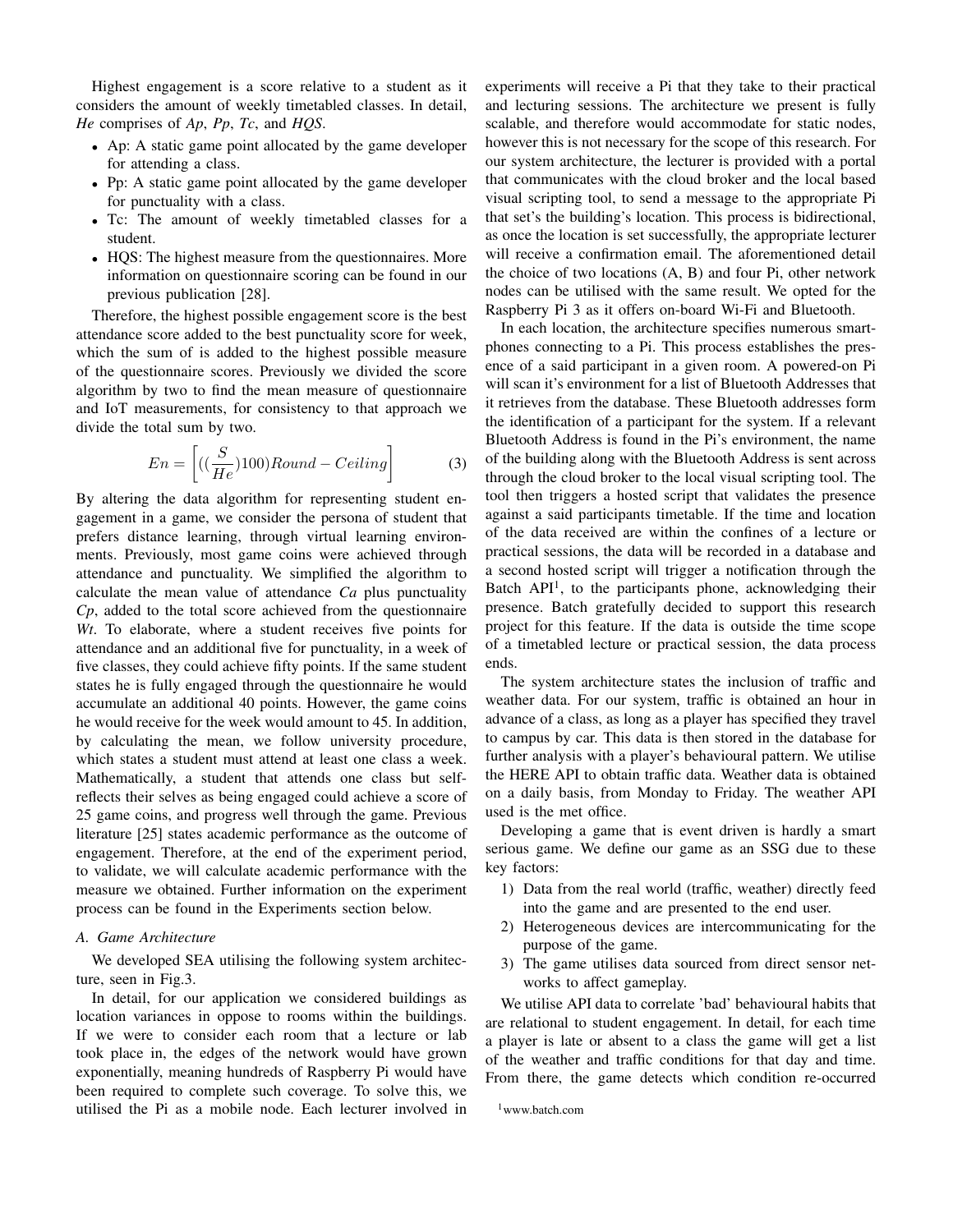

Fig. 3. System architecture for developed SSG.

most commonly and present this to the user in-game. For example, where a said player has been absent for *x* number of classes in a week, the program will uncover the most common condition, such as Heavy Rain, and inform the participant. The information changes on a weekly basis. By presenting this type of information to the end user, it is possible they will uncover patterns regarding their behaviour, that they may choose to change. We utilise traffic and weather APIs due to cost limitations. A host of alternative environmental data exists, such as public transportation, air quality and others. We recommend utilising as much API data in SSGs to enrich the experience and the information provided to the player, where possible.

## *B. Experiments*

To examine the effectiveness of our framework, we developed a multi-system game that merges IoT with Serious Games. The serious game quantifies behavioural student engagement and utilises questionnaires to measure cognitive and emotional engagement as practised in psychological research [28]. Research has been conducted into the measuring engagement of games through a questionnaire by J. Brockmyer et.al. [27]. They uncovered that engagement in game is quantifiable. This supports quantifying student engagement. V. Riemer and C. Schrader researched the behavioural measurements for learning through serious games, to bridge the gap in research surrounding the area [29]. Their research found a difference in attitudes based on the serious game type, for example simulation, and the gender that played the game, however, positive attitude was generated through play for learning.

Subsequently, we are undertaking experiments that aim to prove the validity of our proposed framework, by utilising control groups. We have managed to recruit undergraduate students from all three years of degree study. The total amount of participants  $(n = 22)$  were randomly divided into two groups, named Group A and Group B. In Group A, participants were asked to complete a questionnaire that measures engagement with their programme of study. The questionnaire was developed based on the aforementioned research but adjusted to ensure that a positive response gave a higher score. To increase the possible response rate from questionnaires we followed the recommendations detailed in a systematic review into electronic and postal questionnaires conducted by P. Edwards et al. [30], and ensured our electronic questionnaire comprised of a white background, textual representation for responses and had a set deadline for completion. The questionnaire was adjusted to account for Group B, where participants played our Serious Game and completed the same questionnaire in-game. By ensuring a positive result gave a higher value, we could input the questionnaire responses into the aforementioned data algorithm for engagement.

By utilising control groups we aim to correlate the measurements of engagement *(conventional vs SSG)*, and in turn, validate the proposed framework for the integration of Serious Games and IoT. In addition, we aim to identify any patterns of improvement in student engagement by examining the standard deviation and the root mean square error of the generated data. At the end of experiments, we will collect qualitative data from participants that will be utilised to perform data triangulation on all three points of data.

Experiments will continue to run until the end of the semester, when data analysis will be performed, however we expect that the framework will be fully validated when the experiment is concluded. Initial data showcases a better measurement in participants that are playing the game in comparison to those that are completing electronic questionnaires. Preliminary analysis on the data showcased no issue with intervention. Both groups of participants receive constant reminders, through email and notifications respectively. As emails are available on student phones it is hard to argue for the minor difference in medium. The set of students that need to complete the electronic questionnaires have also received human intervention. This explains the hike in participation in Week 3. Group B also received human intervention with outstanding questionnaires in Week 3, balancing the effect on both data sets.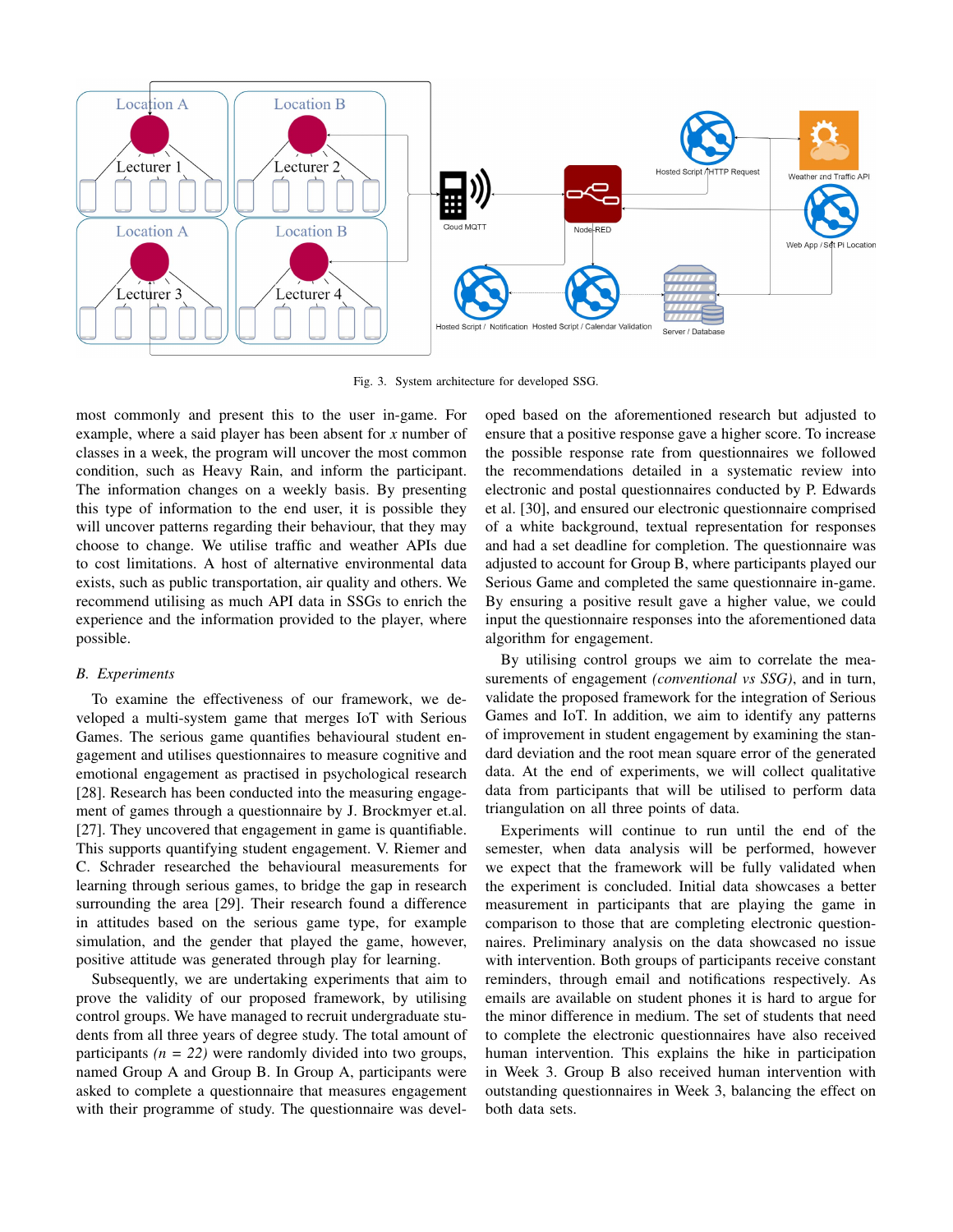



Fig. 4. Current data.

At the time of writing, Group A has a response rate of 40.90% whereas Group B has a total of 95.45%. Further analysis identified some in Group B to have played the game but not complete their questionnaire, producing a total 33.33% of erroneous data. We expect to see no improvement for the stated weeks in Group A, however, we expect Week 3 and 4 in Group B to significantly improve as more students launch the, and in turn provide an automated response to their engagement percentage.

Our research project set out two hypotheses; A modular framework can be defined for the integration of Serious Games and IoT, and we can measure student engagement through SSGs. The aforementioned analysis supports both.

### V. RESEARCH CHALLENGES AND FUTURE DIRECTIONS

In this paper we have presented a framework for the developing SSGs. Based on this framework we have developed a game that utilises IoT [29], data algorithms [28] and game engine technology to measure student engagement, by quantifying behavioural engagement and embedding cognitive and emotional engagement as game points through gameembedded questionnaires. At the time of writing, experiments are being conducted with university students from Liverpool John Moores University to determine the effectiveness of measuring student engagement through an SSG.

There is a challenge in measuring the engagement of students that choose to learn from distance. Virtual Learning Environments, and Open Courses present a new format of learning, where behavioural engagement cannot be measured through attendance nor punctuality. This challenge can be overcome by accounting for the background of the student and the level of the material being covered. This can be fed into the system through API sources or learning analytics systems in conjunction with IoT devices. Additional factors that can be considered include class size, which can affect students with social anxiety. We propose such changes as future works to improve the measure of engagement and accommodate for a larger persona of student.

Finally, measuring Group A, without a monetary incentive is proving challenging. K Ashton [31] stated in his review of electronic questionnaires that response rate is a disadvantage of electronic questionnaires, even though other research [32], [33] identifies better response rates in electronic questionnaires in comparison to postal. The addition of a SSG, is indicating better promise for the reduction of response rates and in turn better measurements of engagement.

## VI. CONCLUSION

This paper introduces a framework for merging Serious Games with the Internet of Things. Our framework takes a modular and interconnected approach while maintaining application neutrality. Furthermore, we present a set of requirements for creating a framework for SSGs. In addition, we presented the bespoke system architecture for a SSG, developed for measuring student engagement. At the time of writing, experiments are being undertaken and early results present promise to the effectiveness of our framework and measure. The SSG, however, successfully operates with user input from appropriate lecturers and students, and data being obtained from API data and sourced from the direct sensor network, therefore getting a SSG to operate through the defined framework has proved successful. In addition, the initial results from the experiments being undertaken present an accurate measure of engagement, with results from the experiments being carried out will be disseminated accordingly.

#### **REFERENCES**

- [1] D. Sharma, J. C. Lakhmi, M. Favorskaya, and R. J. Howlett, *Fusion of Smart , Multimedia and Computer Gaming Technologies*. Springer International Publishing, 1 ed., 2015.
- [2] H.-y. Kim, "A design and implementation of a framework for games in IoT," *The Journal of Supercomputing*, feb 2017.
- [3] J. Melthis, S. Tang, P. Yang, M. Hanneghan, and C. Carter, "Topologies for combining the internet of things and serious games," *Journal of Intelligent and Fuzzy Systems*, vol. 31, no. 5, pp. 2685–2696, 2016.
- [4] E. I. Konstantinidis, "The interplay between IoT and serious games towards personalised healthcare," *9th International Conference on Virtual Worlds and Games for Serious Applications*, pp. 249–252, 2017.
- [5] C. Garcia-Garcia, F. Terroso-Saenz, F. Gonzalez-Burgos, and A. F. Skarmeta, "Integration of serious games and IoT data management platforms to motivate behavioural change for energy efficient lifestyles," *GIoTS 2017 - Global Internet of Things Summit, Proceedings*, 2017.
- [6] L. Atzori, A. Iera, and G. Morabito, "The Internet of Things: A survey," *Computer Networks*, vol. 54, no. 15, pp. 2787–2805, 2010.
- [7] Z. Khalid, N. Fisal, and M. Rozaini, "A Survey of Middleware for Sensor and Network Virtualization," *Sensors*, vol. 14, no. 12, pp. 24046–24097, 2014.
- [8] S. Tang, M. Hanneghan, and C. Carter, "A Platform Independent Game Technology Model for Model Driven Serious Games Development.," *Electronic Journal of e-Learning*, vol. 11, pp. 61–79, jan 2013.